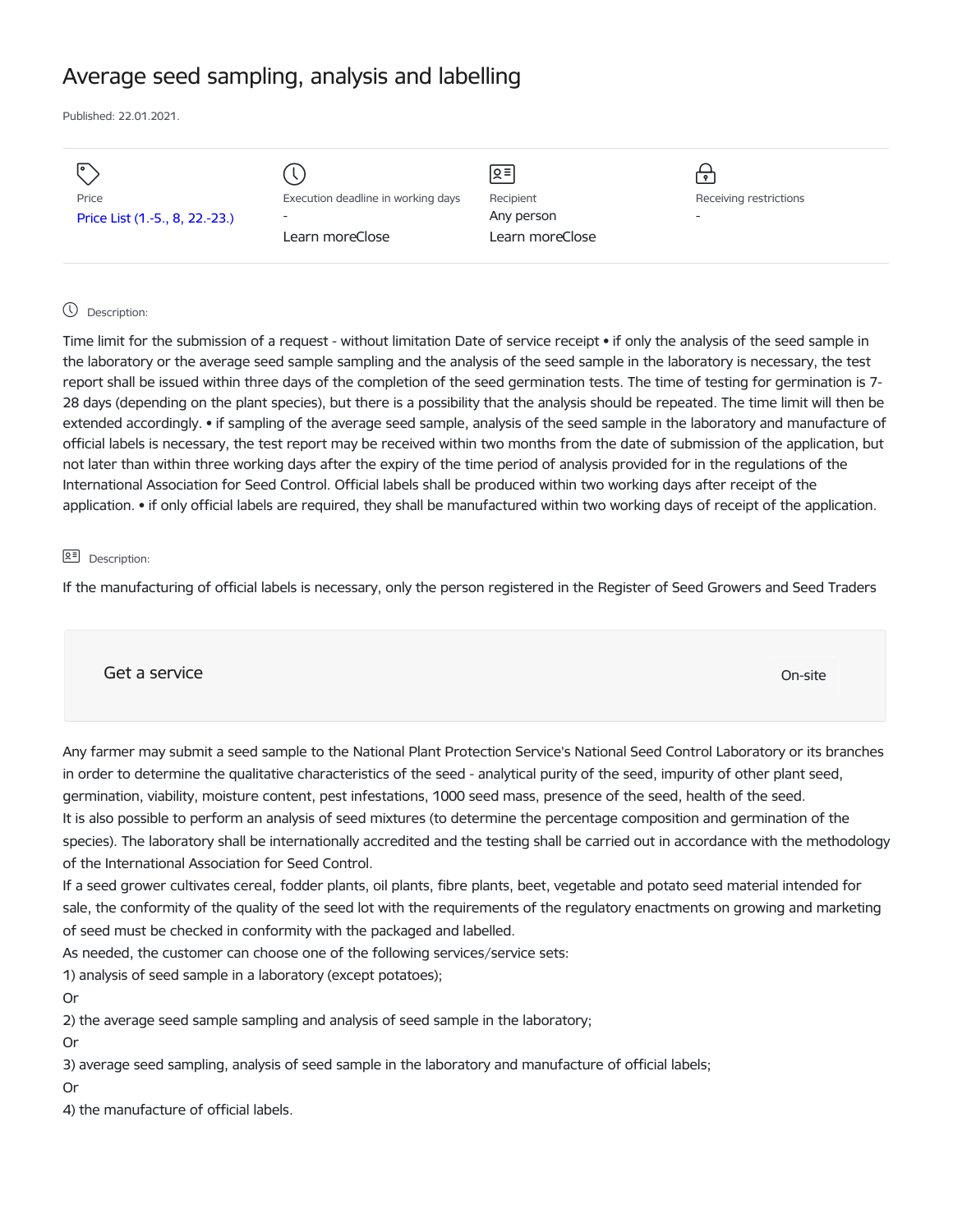# Process description

Service requests

E-service

• Customer authenticates farming industries

on the e-service site and submit documents

### E-mail

• the customer sends the documents to the e-mail address of the State Plant Protection Service or its regional department, or to the official electronic address

• documents must be signed with a secure electronic signature

Mail

• Customer sends documents by mail

In person

• the customer takes the average seed sample himself and, together with the documents, submits to the National Seed Control Laboratory of the State Plant Protection Service in Riga or its branches in Bauska or Valmiera, or transfers the regional department to the inspector

Or

• the customer arrives in the regional division of the State Plant Protection Service and submits documents, and the inspector of the regional department of the Service shall take the average seed sample at the address indicated by the customer and take it to the laboratory

If the manufacturing of official labels is necessary, the submission must be accompanied by documents certifying the quality or origin of the seed previously issued (field inspection protocols, etc.).

The State Plant Protection Service shall review the submitted documents and, depending on the service/service set chosen by the customer:

• arrive at the address indicated by the customer and take a sample of the average seed from each prepared homogeneous seed batch;

• perform an analysis of the seed sample in the laboratory;

• assess the conformity of the quality of the seed lot with the requirements of the seed category provided for in the regulations on growing and marketing of the relevant species;

• issue a test report;

• produce and issue official labels for seed packaging (if the seed lot meets all the requirements).

# Payment for service

The service shall be paid in accordance with the invoice of the State Plant Protection Service, which has been issued on the basis of points 1, 2, 3, 4, 5, 8, 22 and 23 of Annex 2 to Cabinet Regulation No 493 of 12 July 2012, "Price List for Payment Services of the State Plant Protection Service".

Service Fee Properties Consignee: State Plant Protection Service Registration No 90000042982 Account No. LV47TREL2160320005000 Bank: Treasury